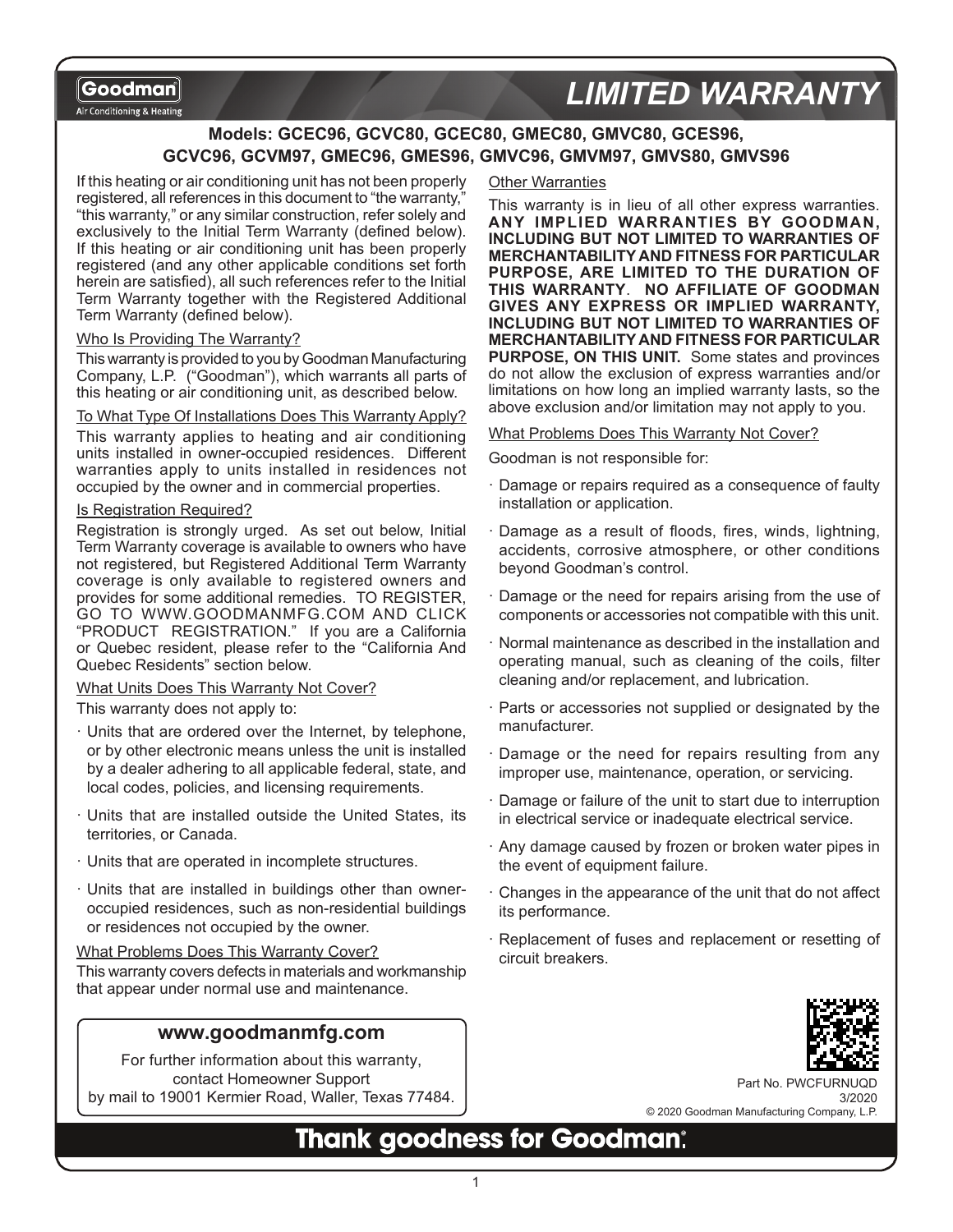Air Conditioning & Heating

# *LIMITED WARRANTY*

### **Models: GCEC96, GCVC80, GCEC80, GMEC80, GMVC80, GCES96, GCVC96, GCVM97, GMEC96, GMES96, GMVC96, GMVM97, GMVS80, GMVS96**

#### When Does Warranty Coverage Begin?

Warranty coverage begins on the "installation date." The installation date is one of three dates depending on the circumstances of purchase:

- (1) For units installed in a newly constructed residence, the installation date is the date the owner purchases the residence from the builder.
- (2) For units installed in existing residences, the installation date is the date that the unit is originally installed.
- (3) If the date the owner purchases the residence from the builder or the date the unit is originally installed cannot be verified, the installation date is three months after the manufacture date. The first four digits of the serial number (YYMM) on the unit indicate the manufacture date. For example, a serial number beginning with "1306" indicates the unit was manufactured in June 2013.

#### How Long Does Warranty Coverage Last?

Registration is not required to obtain warranty coverage, but registration entitles the owner to the Registered Additional Term Warranty described in the following paragraph. If the unit is not registered, the warranty lasts for a period up to (1) 20 YEARS after the installation date for the heat exchanger and (2) 5 YEARS after the installation date for all other parts (the "Initial Term Warranty").

If the unit is properly registered online within 60 days after the installation date, an additional warranty (the "Registered Additional Term Warranty") is provided and lasts for as long as the original registered owner or his or her spouse ("registered owner") own and reside in the home in which the unit was originally installed, (1) for the lifetime of the registered owner for the heat exchanger and (2) for a period up to 10 YEARS after the installation date for all other parts. TO REGISTER, GO TO WWW. GOODMANMFG.COM AND CLICK "PRODUCT REG-ISTRATION." Some states and provinces do not allow limitation of warranty coverage to registered owner, so the above limitation may not apply to you. If you are a California or Quebec resident, please refer to the "California And Quebec Residents" section below.

Neither of these warranties continues after the unit is removed from the location where it was originally installed.

The replacement of a part or unit under this warranty does not extend the warranty period. In other words, Goodman warrants a replacement part or unit only for the period remaining in the applicable warranty that commenced on the installation date.

#### What Will Goodman Do To Correct Problems?

Goodman will furnish a replacement part, without charge for the part only, to replace any part that is found to be defective due to workmanship or materials under normal use and maintenance. Furnishing of the replacement part is Goodman's only responsibility under this warranty to owners who have not properly registered the unit and the furnishing of the replacement part is the unregistered owner's only remedy. It is also Goodman's only responsibility and the only remedy for registered owners except for the limited unit replacement remedy for registered owners set out below.

For registered owners, for a heat exchanger that is covered by the lifetime warranty and that fails during the first 10 YEARS after the installation date, Goodman will replace the unit with a new, equivalent furnace.

If you are a California or Quebec resident, please refer to the "California And Quebec Residents" section below.

THE OWNER AGREES THAT THESE REMEDIES ARE THE OWNER'S EXCLUSIVE REMEDIES FOR BREACH OF ALL WARRANTIES, EXPRESS OR IMPLIED.

What Won't Goodman Do To Correct Problems?

Goodman will not pay for:

- · Labor, freight, or any other cost associated with the service, repair, or operation of the unit.
- · Electricity or fuel costs, or increases in electricity or fuel costs, for any reason, including additional or unusual use of supplemental electric heat.
- · Lodging or transportation charges.

**WHETHER ANY CLAIM IS BASED ON NEGLIGENCE OR OTHER TORT, BREACH OF WARRANTY OR OTHER BREACH OF CONTRACT, OR ANY OTHER THEORY, NEITHER GOODMAN NOR ANY OF ITS AFFILIATES SHALL IN ANY EVENT BE LIABLE FOR INCIDENTAL OR CONSEQUENTIAL DAMAGES, INCLUDING BUT NOT LIMITED TO LOST PROFITS, LOSS OF USE OF A UNIT, EXTRA UTILITY EXPENSES, OR DAMAGES TO PROPERTY.** Some states and provinces do not allow the exclusion or limitation of incidental or consequential damages, so the above exclusion may not apply to you.

How Can The Owner Receive Warranty Service?

If there is a problem with the unit, contact a licensed contractor.

To receive a replacement unit when applicable, a licensed contractor must bring the unit to a Goodman heating and air conditioning products distributor.

> Part No. PWCFURNUQD 3/2020 © 2020 Goodman Manufacturing Company, L.P.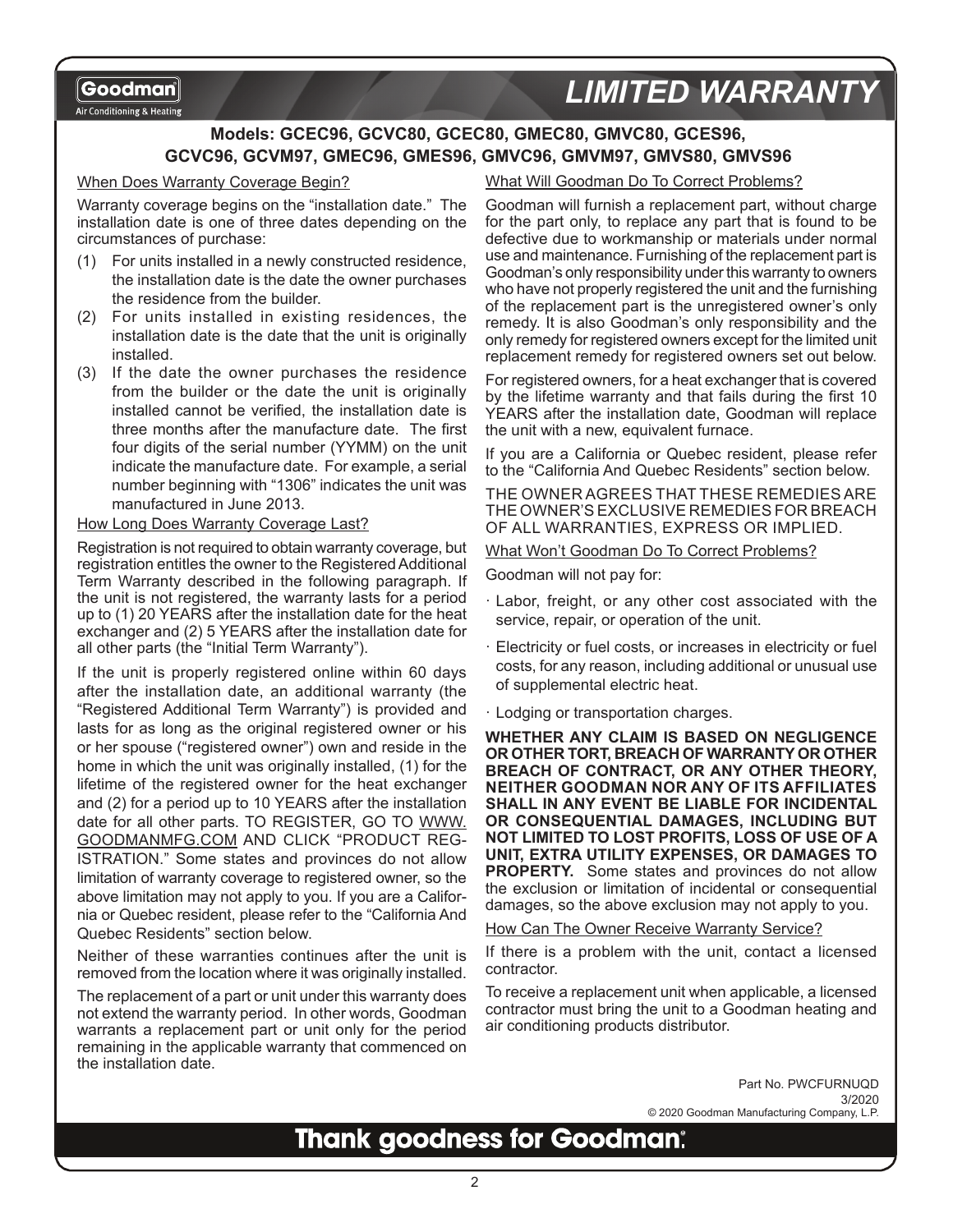Air Conditioning & Heating

# **LIMITED WARRANT**

## **Models: GCEC96, GCVC80, GCEC80, GMEC80, GMVC80, GCES96, GCVC96, GCVM97, GMEC96, GMES96, GMVC96, GMVM97, GMVS80, GMVS96**

To receive a replacement part, a licensed contractor must bring the defective part to a Goodman heating and air conditioning products distributor.

For more information about the warranty, write to Homeowner Support, 19001 Kermier Road, Waller, Texas 77484.

This warranty gives you specific legal rights, and you may also have other rights that vary from state to state or province to province.

#### California And Quebec Residents

California and Quebec residents do not need to register the product in order to get all of the rights and remedies of registered owners under this warranty, but Registered Additional Term Warranty coverage is only available to the original owner of this unit and his or her spouse. The arbitration provisions of this warranty shall not apply to residents of Quebec.

Where Can Any Legal Remedies Be Pursued?

ARBITRATION CLAUSE. IMPORTANT. PLEASE REVIEW THIS ARBITRATION CLAUSE. IT AFFECTS YOUR LEGAL RIGHTS.

- 1. *Parties*: This arbitration clause affects your rights against Goodman and any of its affiliates or employees or agents, successors, or assigns, all of whom together are referred to below as "we" or "us" for ease of reference.
- 2. *ARBITRATION REQUIREMENT***: EXCEPT AS STATED BELOW, ANY DISPUTE BETWEEN YOU AND ANY OF US SHALL BE DECIDED BY NEUTRAL, BINDING ARBITRATION RATHER THAN IN COURT OR BY JURY TRIAL.** "Dispute" will be given the broadest possible meaning allowable by law. It includes any dispute, claim, or controversy arising from or relating to your purchase of this heating or air conditioning unit, any warranty upon the unit, or the unit's condition. It also includes determination of the scope or applicability of this Arbitration Clause. The arbitration requirement applies to claims in contract and tort, pursuant to statute, or otherwise.
- 3. *CLASS-ARBITRATION WAIVER***: ARBITRATION IS HANDLED ON AN INDIVIDUAL BASIS. IF A DISPUTE IS ARBITRATED, YOU AND WE EXPRESSLY WAIVE ANY RIGHT TO PARTICIPATE AS A CLASS REPRESENTATIVE OR CLASS MEMBER ON ANY CLASS CLAIM YOU MAY HAVE AGAINST US OR WE AGAINST YOU, OR AS A PRIVATE ATTORNEY GENERAL OR IN ANY OTHER REPRESENTATIVE CAPACITY. YOU AND WE ALSO WAIVE ANY RIGHT TO CLASS ARBITRATION OR ANY CONSOLIDATION OF INDIVIDUAL ARBITRATIONS.**
- 4. *Discovery and Other Rights*: Discovery and rights to appeal in arbitration are generally more limited than in a lawsuit. This applies to both you and us. Other rights that you or we would have in court may not be available in arbitration. Please read this Arbitration Clause and consult the rules of the arbitration organizations listed below for more information.
- 5. *SMALL CLAIMS COURT OPTION***: YOU MAY CHOOSE TO LITIGATE ANY DISPUTE BETWEEN YOU AND ANY OF US IN SMALL CLAIMS COURT, RATHER THAN IN ARBITRATION, IF THE DISPUTE MEETS ALL REQUIREMENTS TO BE HEARD IN SMALL CLAIMS COURT.**
- 6. *Governing Law*: For residents of the United States, the procedures and effect of the arbitration will be governed by the Federal Arbitration Act (9 U.S.C. § 1 et seq.) rather than by state law concerning arbitration. For residents of Canada, the procedures and effect of the arbitration will be governed by the applicable arbitration law of the province in which you purchased your unit. The law governing your substantive warranty rights and other claims will be the law of the state or province in which you purchased your unit. Any court having jurisdiction may enter judgment on the arbitration award.
- 7. *Rules of the Arbitration*: If the amount in controversy is less than \$250,000, the arbitration will be decided by a single arbitrator. If the amount in controversy is greater than or equal to \$250,000, the arbitration will be decided by a panel of three arbitrators. The arbitrator(s) will be chosen pursuant to the rules of the administering arbitration organization. United States residents may choose the American Arbitration Association (1633 Broadway, 10<sup>th</sup> Floor, New York, NY 10019, www.adr.org), JAMS (1920 Main Street, Ste. 300, Irvine, CA 92614, www.jamsadr.com), or, subject to our approval, any other arbitration organization. In addition, Canadian residents may choose the ADR Institute of Canada (234 Eglinton Ave. East, Suite 405, Toronto, Ontario, M4P 1K5, www.amic.org). These organizations' rules can be obtained by contacting the organization or visiting its website. If the chosen arbitration organization's rules conflict with this Arbitration Clause, the provisions of this Arbitration Clause control. The award of the arbitrator(s) shall be final and binding on all parties.

Part No. PWCFURNUQD 3/2020 © 2020 Goodman Manufacturing Company, L.P.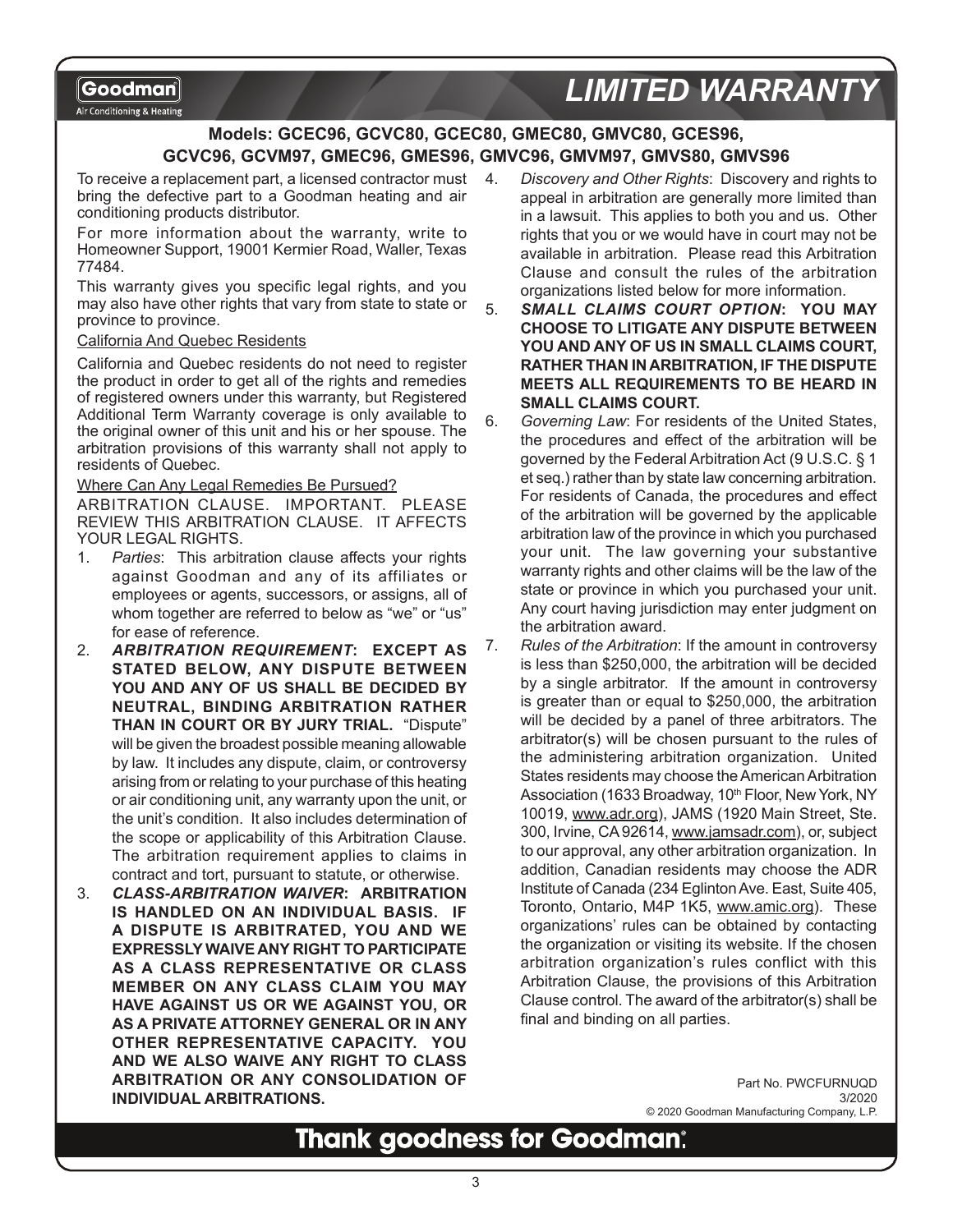#### Air Conditioning & Heating

# *LIMITED WARRANTY*

### **Models: GCEC96, GCVC80, GCEC80, GMEC80, GMVC80, GCES96, GCVC96, GCVM97, GMEC96, GMES96, GMVC96, GMVM97, GMVS80, GMVS96**

- 8. *Location of the Arbitration Hearing*: Unless applicable law provides otherwise, the arbitration hearing for United States residents will be conducted in the federal judicial district in which you reside or, for Canadian residents, in the province in which you reside.
- 9. *Costs of the Arbitration*: Each party is responsible for its own attorney, expert, and other fees unless applicable law requires otherwise. Goodman will pay your share of the fees charged by the arbitration organization and arbitrator(s) beyond the first \$200. Where permissible by law, you may be required to reimburse Goodman for the fees of the arbitration organization and arbitrator(s) in whole or in part by decision of the arbitrator(s) at the discretion of the arbitrator(s).
- 10. *Survival and Enforceability of this Arbitration Clause*: This Arbitration Clause shall survive the expiration or termination, or any transfer, of the warranty on your unit. If any part of this Arbitration Clause, except waivers of class-action rights, is found to be unenforceable for any reason, the remainder of this clause and the warranty shall remain enforceable. If, in a case in which class-action allegations have been made, the waiver of class-action rights under this warranty is found to be unenforceable with respect to any part of the dispute, the parts of the dispute as to which the waiver of class-action rights have been found unenforceable will be severed and will proceed in court without reference or application of this Arbitration Clause. Any remaining parts will proceed in arbitration.

Part No. PWCFURNUQD 3/2020 © 2020 Goodman Manufacturing Company, L.P.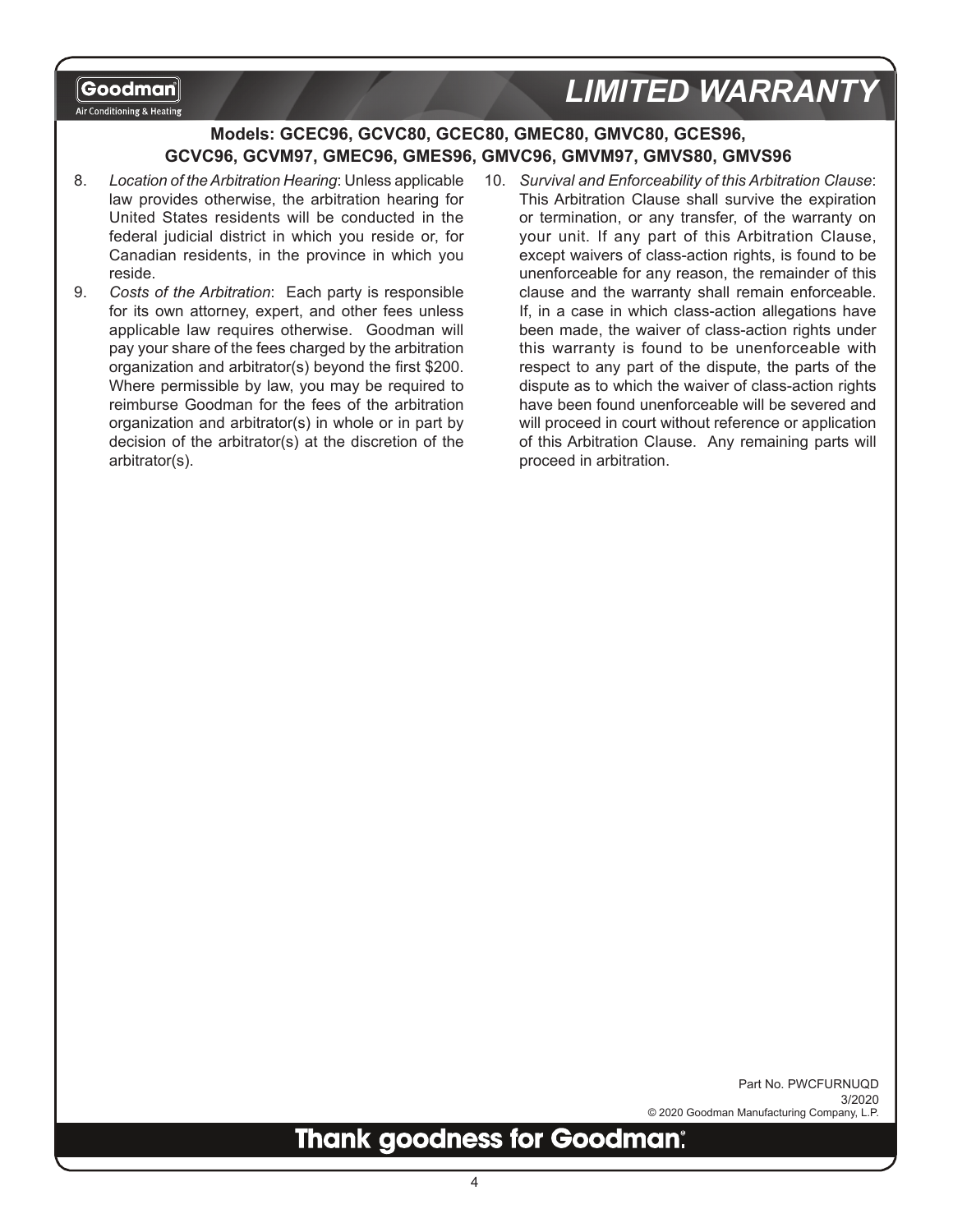#### **NON-OWNER OCCUPIED RESIDENCE WARRANT** Goodman Air Conditioning & Heating

### **Models: GCEC96, GCVC80, GCEC80, GMEC80, GMVC80, GCES96, GCVC96, GCVM97, GMEC96, GMES96, GMVC96, GMVM97, GMVS80, GMVS96**

If this heating or air conditioning unit has not been properly registered, all references in this document to "the warranty," "this warranty," or any similar construction, refer solely and exclusively to the Initial Term Warranty (defined below). If this heating or air conditioning unit has been properly registered (and any other applicable conditions set forth herein are satisfied), all such references refer to the Initial Term Warranty together with the Registered Additional Term Warranty (defined below).

#### Who Is Providing The Warranty?

This warranty is provided to you by Goodman Manufacturing Company, L.P. ("Goodman"), which warrants all parts of this heating or air conditioning unit, as described below.

#### To What Type Of Installations Does This Warranty Apply?

This warranty applies to heating and air conditioning units installed in residences not occupied by the owner. Different warranties apply to units installed in owner-occupied residences and in commercial properties.

#### Is Registration Required?

Registration is strongly urged. As set out below, Initial Term Warranty coverage is available to owners who have not registered, but Registered Additional Term Warranty coverage is only available to registered owners. TO REGISTER, GO TO WWW.GOODMANMFG.COM AND CLICK "PRODUCT REGISTRATION."

#### What Units Does This Warranty Not Cover?

This warranty does not apply to:

- · Units that are ordered over the Internet, by telephone, or by other electronic means unless the unit is installed by a dealer adhering to all applicable federal, state, and local codes, policies, and licensing requirements.
- · Units that are installed outside the United States, its territories, or Canada.
- · Units that are operated in incomplete structures.
- · Units that are installed in buildings other than residences not occupied by the owner, such as non-residential buildings or owner-occupied residences.

#### What Problems Does This Warranty Cover?

This warranty covers defects in materials and workmanship that appear under normal use and maintenance.

#### Other Warranties

**THIS WARRANTY IS PROVIDED IN LIEU OF ANY OTHER WARRANTIES, WHETHER BY GOODMAN OR ANY OF ITS AFFILIATES, EXPRESS OR IMPLIED, INCLUDING ANY IMPLIED WARRANTY OF MERCHANTABILITY OR FITNESS FOR A PARTICULAR PURPOSE.**

#### What Problems Does This Warranty Not Cover?

Goodman is not responsible for:

- · Damage or repairs required as a consequence of faulty installation or application.
- · Damage as a result of floods, fires, winds, lightning, accidents, corrosive atmosphere, or other conditions beyond Goodman's control.
- Damage or the need for repairs arising from the use of components or accessories not compatible with this unit.
- · Normal maintenance as described in the installation and operating manual, such as cleaning of the coils, filter cleaning and/or replacement, and lubrication.
- · Parts or accessories not supplied or designated by the manufacturer.
- · Damage or the need for repairs resulting from any improper use, maintenance, operation, or servicing.
- · Damage or failure of the unit to start due to interruption in electrical service or inadequate electrical service.
- · Any damage caused by frozen or broken water pipes in the event of equipment failure.
- · Changes in the appearance of the unit that do not affect its performance.
- · Replacement of fuses and replacement or resetting of circuit breakers.

#### When Does Warranty Coverage Begin?

Warranty coverage begins on the "installation date." The installation date is one of two dates:

(1) The installation date is the date that the unit is originally installed.

> Part No. PWCFURNUQD 3/2020 © 2020 Goodman Manufacturing Company, L.P.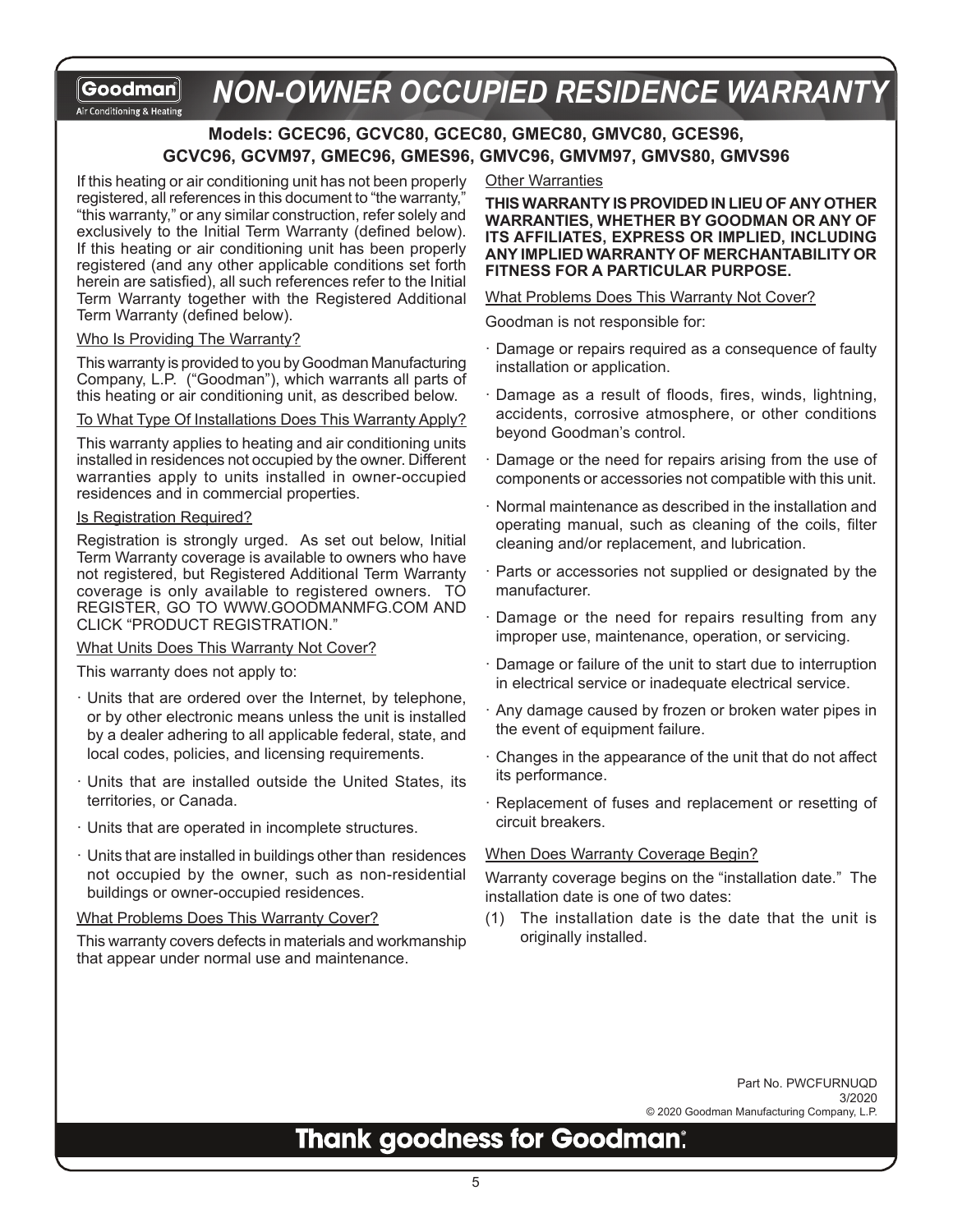#### *NON-OWNER OCCUPIED RESIDENCE WARRANTY*Goodman Air Conditioning & Heating

### **Models: GCEC96, GCVC80, GCEC80, GMEC80, GMVC80, GCES96, GCVC96, GCVM97, GMEC96, GMES96, GMVC96, GMVM97, GMVS80, GMVS96**

(2) If the date the unit is originally installed cannot be verified, the installation date is three months after the manufacture date. The first four digits of the serial number (YYMM) on the unit indicate the manufacture date. For example, a serial number beginning with "1306" indicates the unit was manufactured in June 2013.

#### How Long Does Warranty Coverage Last?

Registration is not required to obtain warranty coverage, but registration entitles the owner to the Registered Additional Term Warranty described in the following paragraph. If the unit is not registered, the warranty lasts for a period up to (1) 20 YEARS after the installation date for the heat exchanger and (2) 5 YEARS after the installation date for all other parts (the "Initial Term Warranty").

If the unit is properly registered online within 60 days after the installation date, an additional warranty (the "Registered Additional Term Warranty") is provided and lasts for as long as the original registered owner ("registered owner") owns the residence in which the unit was originally installed, (1) for a period up to 20 YEARS after the installation date for the heat exchanger and (2) for a period up to 10 YEARS after the installation date for all other parts. TO REGISTER, GO TO WWW.GOODMANMFG.COM AND CLICK "PRODUCT REGISTRATION."

Neither of these warranties continues after the unit is removed from the location where it was originally installed.

The replacement of a part under this warranty does not extend the warranty period. In other words, Goodman warrants a replacement part only for the period remaining in the applicable warranty that commenced on the installation date.

#### What Will Goodman Do To Correct Problems?

Goodman will furnish a replacement part, without charge for the part only, to replace any part that is found to be defective due to workmanship or materials under normal use and maintenance. Furnishing of the replacement part is Goodman's only responsibility under this warranty.

THE OWNER AGREES THAT THESE REMEDIES ARE THE OWNER'S EXCLUSIVE REMEDIES FOR BREACH OF ALL WARRANTIES.

#### What Won't Goodman Do To Correct Problems?

Goodman will not pay for:

- · Labor, freight, or any other cost associated with the service, repair, or operation of the unit.
- Electricity or fuel costs, or increases in electricity or fuel costs, for any reason, including additional or unusual use of supplemental electric heat.

· Lodging or transportation charges.

**WHETHER ANY CLAIM IS BASED ON NEGLIGENCE OR OTHER TORT, BREACH OF WARRANTY OR OTHER BREACH OF CONTRACT, OR ANY OTHER THEORY, NEITHER GOODMAN NOR ANY OF ITS AFFILIATES SHALL IN ANY EVENT BE LIABLE FOR INCIDENTAL OR CONSEQUENTIAL DAMAGES, INCLUDING BUT NOT LIMITED TO LOST PROFITS, LOSS OF USE OF A UNIT, EXTRA UTILITY EXPENSES, OR DAMAGES TO PROPERTY.**

How Can The Owner Receive Warranty Service?

If there is a problem with the unit, contact a licensed contractor.

To receive a replacement part, a licensed contractor must bring the defective part to a Goodman heating and air conditioning products distributor.

For more information about the warranty, write to Homeowner Support, 19001 Kermier Road, Waller, Texas 77484.

#### Where Can Any Legal Remedies Be Pursued?

ARBITRATION CLAUSE. IMPORTANT. PLEASE REVIEW THIS ARBITRATION CLAUSE. IT AFFECTS YOUR LEGAL RIGHTS.

- 1. *Parties*: This arbitration clause affects your rights against Goodman and any of its affiliates or employees or agents, successors, or assigns, all of whom together are referred to below as "we" or "us" for ease of reference.
- 2. *ARBITRATION REQUIREMENT***: EXCEPT AS STATED BELOW, ANY DISPUTE BETWEEN YOU AND ANY OF US SHALL BE DECIDED BY NEUTRAL, BINDING ARBITRATION RATHER THAN IN COURT OR BY JURY TRIAL.** "Dispute" will be given the broadest possible meaning allowable by law. It includes any dispute, claim, or controversy arising from or relating to your purchase of this heating or air conditioning unit, any warranty upon the unit, or the unit's condition. It also includes determination of the scope or applicability of this Arbitration Clause. The arbitration requirement applies to claims in contract and tort, pursuant to statute, or otherwise.
- 3. *CLASS-ARBITRATION WAIVER***: ARBITRATION IS HANDLED ON AN INDIVIDUAL BASIS. IF A DISPUTE IS ARBITRATED, YOU AND WE EXPRESSLY WAIVE ANY RIGHT TO PARTICIPATE AS A CLASS REPRESENTATIVE OR CLASS MEMBER ON ANY CLASS CLAIM YOU MAY HAVE AGAINST US OR WE AGAINST YOU, OR AS A PRIVATE ATTORNEY GENERAL OR IN ANY OTHER REPRESENTATIVE CAPACITY. YOU AND WE ALSO WAIVE ANY RIGHT TO CLASS ARBITRATION OR ANY CONSOLIDATION OF INDIVIDUAL ARBITRATIONS.**

Part No. PWCFURNUQD 3/2020 © 2020 Goodman Manufacturing Company, L.P.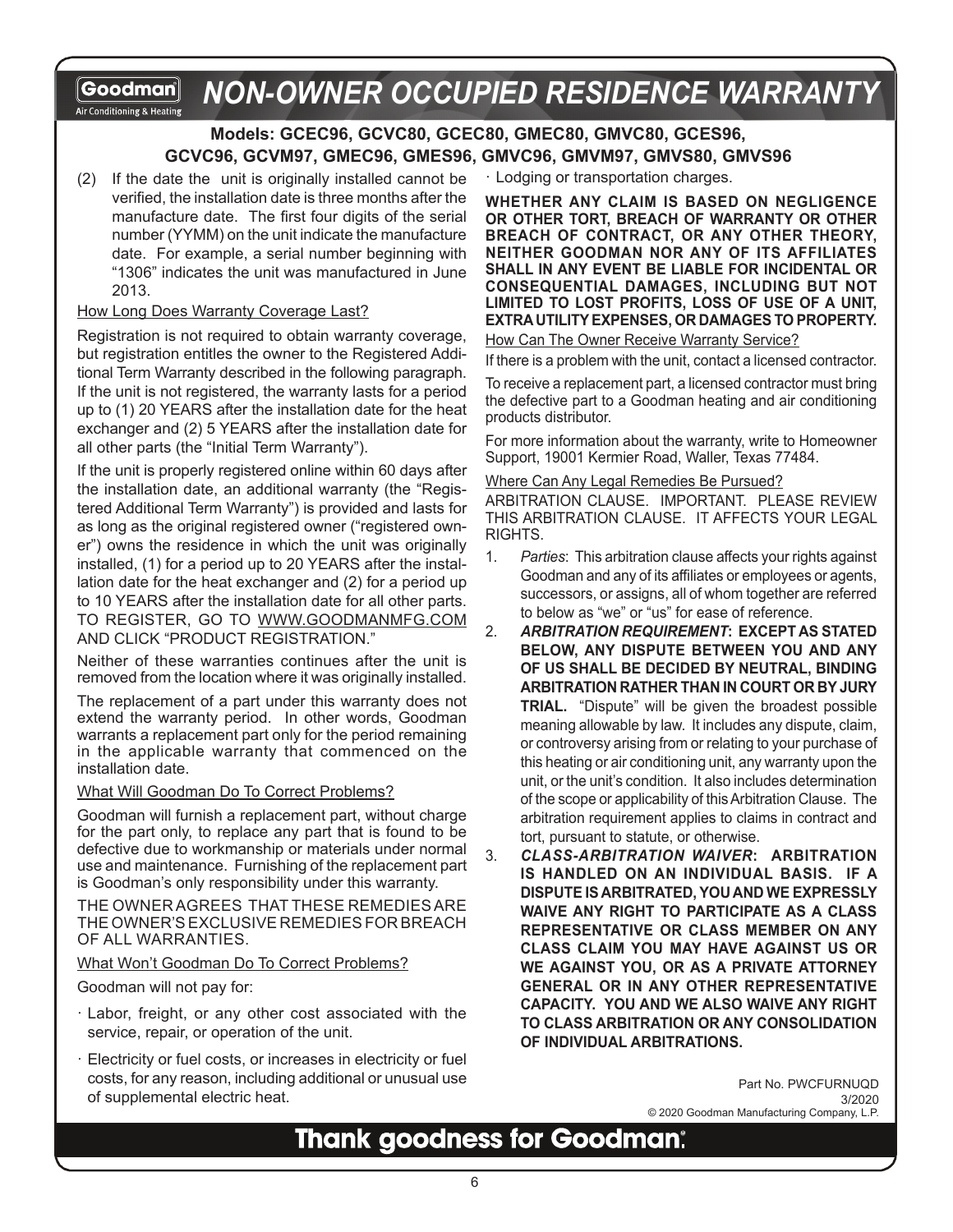#### *NON-OWNER OCCUPIED RESIDENCE WARRANTY*Goodman Air Conditioning & Heating

### **Models: GCEC96, GCVC80, GCEC80, GMEC80, GMVC80, GCES96, GCVC96, GCVM97, GMEC96, GMES96, GMVC96, GMVM97, GMVS80, GMVS96**

- 4. *Discovery and Other Rights*: Discovery and rights to appeal in arbitration are generally more limited than in a lawsuit. This applies to both you and us. Other rights that you or we would have in court may not be available in arbitration. Please read this Arbitration Clause and consult the rules of the arbitration organizations listed below for more information.
- 5. *SMALL CLAIMS COURT OPTION***: YOU MAY CHOOSE TO LITIGATE ANY DISPUTE BETWEEN YOU AND ANY OF US IN SMALL CLAIMS COURT, RATHER THAN IN ARBITRATION, IF THE DISPUTE MEETS ALL REQUIREMENTS TO BE HEARD IN SMALL CLAIMS COURT.**
- 6. *Governing Law*: For residents of the United States, the procedures and effect of the arbitration will be governed by the Federal Arbitration Act (9 U.S.C. § 1 et seq.) rather than by state law concerning arbitration. For residents of Canada, the procedures and effect of the arbitration will be governed by the applicable arbitration law of the province in which you purchased your unit. The law governing your substantive warranty rights and other claims will be the law of the state or province in which you purchased your unit. Any court having jurisdiction may enter judgment on the arbitration award.
- 7. *Rules of the Arbitration*: If the amount in controversy is less than \$250,000, the arbitration will be decided by a single arbitrator. If the amount in controversy is greater than or equal to \$250,000, the arbitration will be decided by a panel of three arbitrators. The arbitrator(s) will be chosen pursuant to the rules of the administering arbitration organization. United States residents may choose the American Arbitration Association (1633 Broadway, 10<sup>th</sup> Floor, New York, NY 10019, www.adr. org), JAMS (1920 Main Street, Ste. 300, Irvine, CA 92614, www.jamsadr.com), or, subject to our approval, any other arbitration organization. In addition, Canadian residents may choose the ADR Institute of Canada (234 Eglinton Ave. East, Suite 405, Toronto, Ontario, M4P 1K5, www.amic.org). These organizations' rules can be obtained by contacting the organization or visiting its website. If the chosen arbitration organization's rules conflict with this Arbitration Clause, the provisions of this Arbitration Clause control. The award of the arbitrator(s) shall be final and binding on all parties.
- 8. *Location of the Arbitration Hearing*: Unless applicable law provides otherwise, the arbitration hearing for United States residents will be conducted in the federal judicial district in which you reside or, for Canadian residents, in the province in which you reside.
- 9. *Costs of the Arbitration*: Each party is responsible for its own attorney, expert, and other fees unless applicable law requires otherwise. Goodman will pay your share of the fees charged by the arbitration organization and arbitrator(s) beyond the first \$200. Where permissible by law, you may be required to reimburse Goodman for the fees of the arbitration organization and arbitrator(s) in whole or in part by decision of the arbitrator(s) at the discretion of the arbitrator(s).
- 10. *Survival and Enforceability of this Arbitration Clause*: This Arbitration Clause shall survive the expiration or termination, or any transfer, of the warranty on your unit. If any part of this Arbitration Clause, except waivers of class-action rights, is found to be unenforceable for any reason, the remainder of this clause and the warranty shall remain enforceable. If, in a case in which class-action allegations have been made, the waiver of class-action rights under this warranty is found to be unenforceable with respect to any part of the dispute, the parts of the dispute as to which the waiver of classaction rights have been found unenforceable will be severed and will proceed in court without reference or application of this Arbitration Clause. Any remaining parts will proceed in arbitration.

Part No. PWCFURNUQD 3/2020 © 2020 Goodman Manufacturing Company, L.P.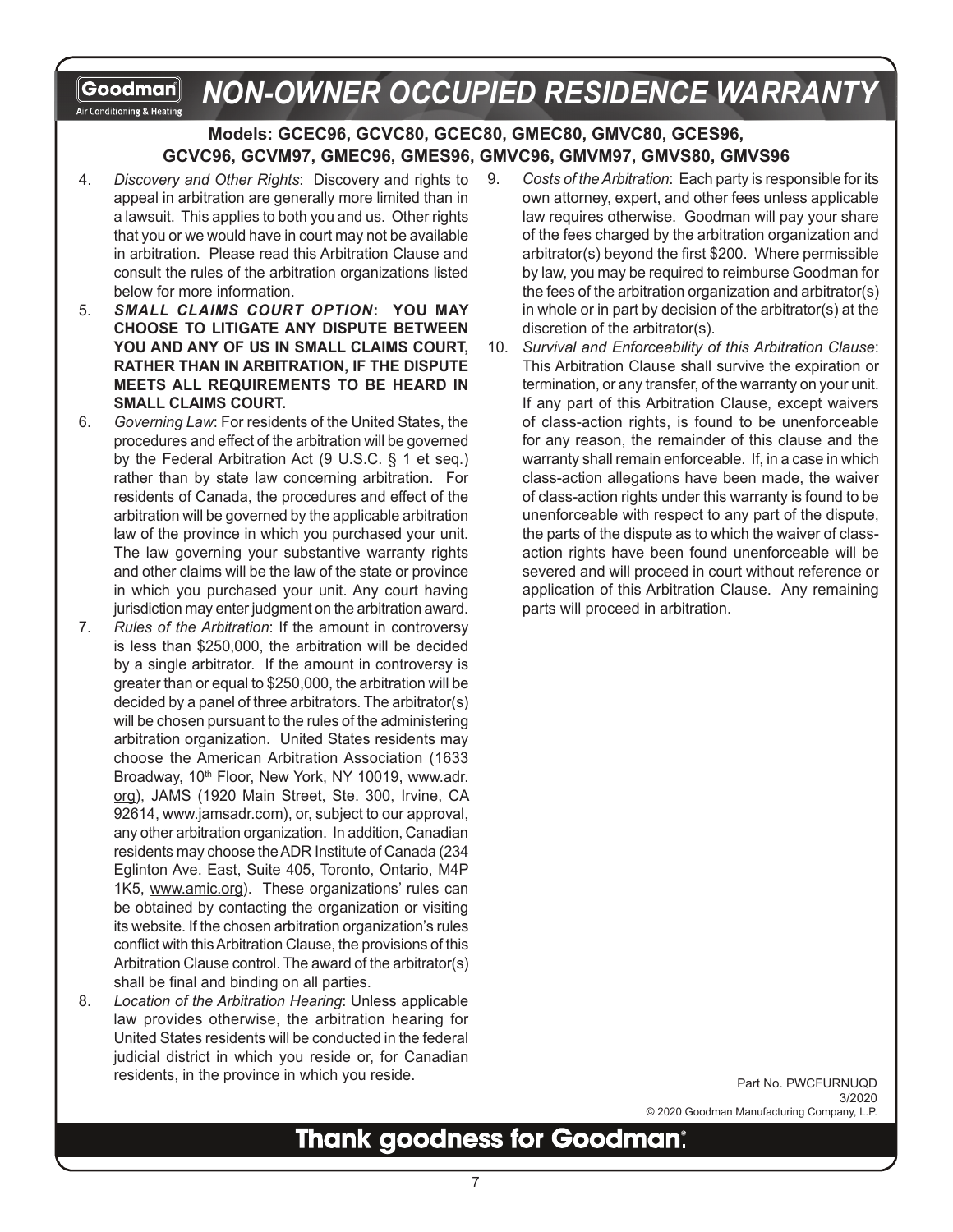Air Conditioning & Heating

# *COMMERCIAL WARRANTY*

### **Models: GCEC96, GCVC80, GCEC80, GMEC80, GMVC80, GCES96, GCVC96, GCVM97, GMEC96, GMES96, GMVC96, GMVM97, GMVS80, GMVS96**

#### Who Is Providing The Warranty?

This warranty is provided to you by Goodman Manufacturing Company, L.P. ("Goodman"), which warrants all parts of this heating or air conditioning unit, as described below.

To What Type Of Installations Does This Warranty Apply?

This warranty applies to heating and air conditioning units installed in buildings other than residences. Different warranties apply to units installed in owner-occupied residences and in residences not occupied by the owner.

#### What Units Does This Warranty Not Cover?

This warranty does not apply to:

- · Units that are ordered over the Internet, by telephone, or by other electronic means unless the unit is installed by a dealer adhering to all applicable federal, state, and local codes, policies, and licensing requirements.
- Units that are installed outside the United States, its territories, or Canada.
- · Units that are operated in incomplete structures.
- · Units that are installed in residential buildings.

What Problems Does This Warranty Cover?

This warranty covers defects in materials and workmanship that appear under normal use and maintenance.

#### Other Warranties

**THIS WARRANTY IS PROVIDED IN LIEU OF ANY OTHER WARRANTIES, WHETHER BY GOODMAN OR ANY OF ITS AFFILIATES, EXPRESS OR IMPLIED, INCLUDING ANY IMPLIED WARRANTY OF MERCHANTABILITY OR FITNESS FOR A PARTICULAR PURPOSE.** 

#### What Problems Does This Warranty Not Cover?

Goodman is not responsible for:

- Damage or repairs required as a consequence of faulty installation or application.
- Damage as a result of floods, fires, winds, lightning, accidents, corrosive atmosphere, or other conditions beyond Goodman's control.
- Damage or the need for repairs arising from the use of components or accessories not compatible with this unit.
- · Normal maintenance as described in the installation and operating manual, such as cleaning of the coils, filter cleaning and/or replacement, and lubrication.
- Parts or accessories not supplied or designated by the manufacturer.
- · Damage or the need for repairs resulting from any improper use, maintenance, operation, or servicing.
- Damage or failure of the unit to start due to interruption in electrical service or inadequate electrical service.
- · Any damage caused by frozen or broken water pipes in the event of equipment failure.
- · Changes in the appearance of the unit that do not affect its performance.
- · Replacement of fuses and replacement or resetting of circuit breakers.

#### When Does Warranty Coverage Begin?

Warranty coverage begins on the "installation date." The installation date is one of two dates:

- (1) The installation date is the date that the unit is originally installed.
- (2) If the date the unit is originally installed cannot be verified, the installation date is three months after the manufacture date. The first four digits of the serial number (YYMM) on the unit indicate the manufacture date. For example, a serial number beginning with "1306" indicates the unit was manufactured in June 2013.

#### How Long Does Warranty Coverage Last?

The warranty lasts for a period up to (1) 20 YEARS for the heat exchanger and (2) 5 YEARS for all other parts.

Neither of these warranty periods continues after the unit is removed from the location where it was originally installed.

The replacement of a part under this warranty does not extend the warranty period. In other words, Goodman warrants a replacement part only for the period remaining in the applicable warranty that commenced on the installation date.

#### What Will Goodman Do To Correct Problems?

Goodman will furnish a replacement part, without charge for the part only, to replace any part that is found to be defective due to workmanship or materials under normal use and maintenance. Furnishing of the replacement part is Goodman's only responsibility under this warranty.

THE OWNER AGREES THAT THESE REMEDIES ARE THE OWNER'S EXCLUSIVE REMEDIES FOR BREACH OF ALL WARRANTIES.

#### What Won't Goodman Do To Correct Problems? Goodman will not pay for:

· Labor, freight, or any other cost associated with the service, repair, or operation of the unit.

> Part No. PWCFURNUQD 3/2020 © 2020 Goodman Manufacturing Company, L.P.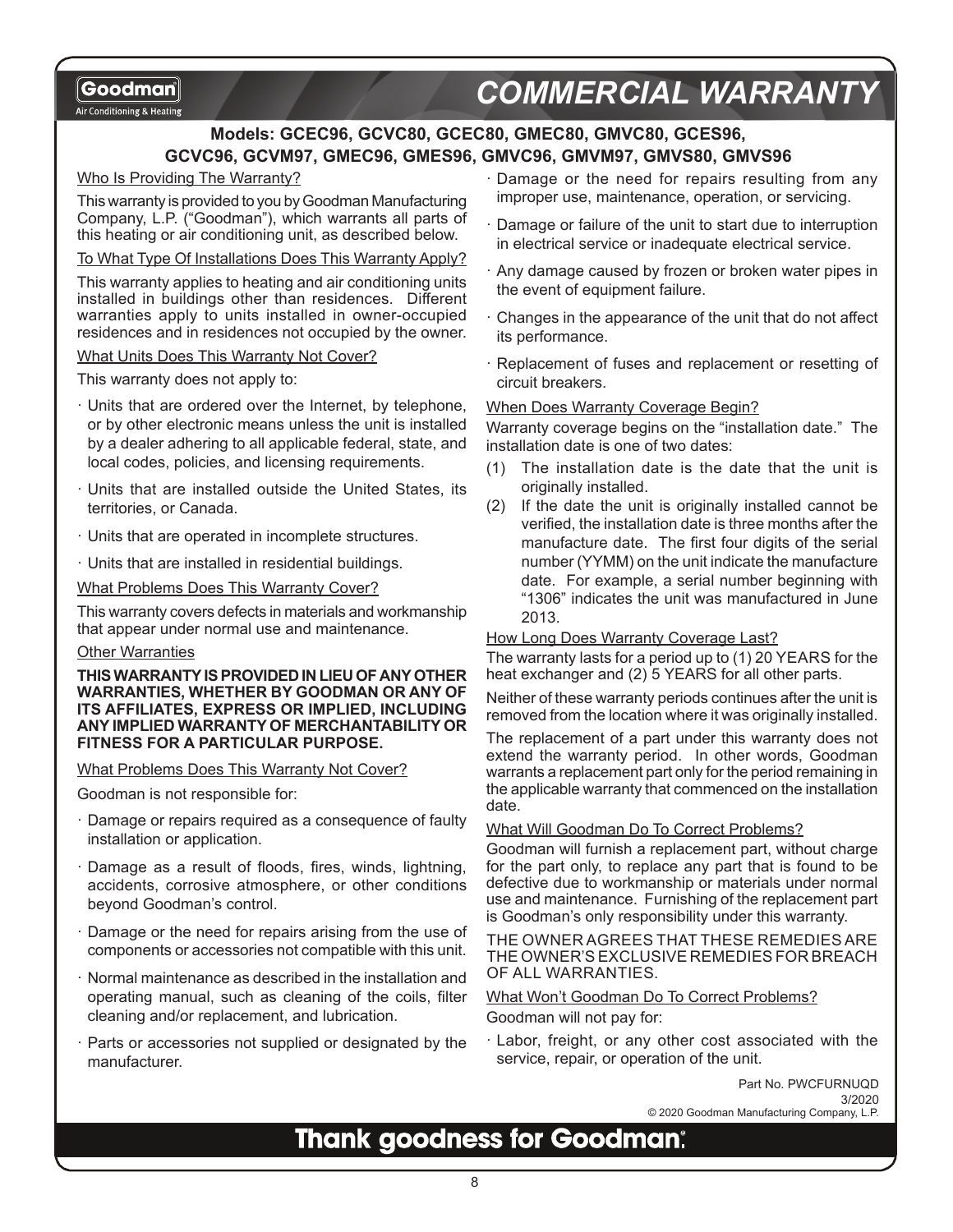Air Conditioning & Heating

# **COMMERCIAL WARRANT**

### **Models: GCEC96, GCVC80, GCEC80, GMEC80, GMVC80, GCES96, GCVC96, GCVM97, GMEC96, GMES96, GMVC96, GMVM97, GMVS80, GMVS96**

Electricity or fuel costs, or increases in electricity or fuel costs, for any reason, including additional or unusual use of supplemental electric heat.

· Lodging or transportation charges.

**WHETHER ANY CLAIM IS BASED ON NEGLIGENCE OR OTHER TORT, BREACH OF WARRANTY OR OTHER BREACH OF CONTRACT, OR ANY OTHER THEORY, NEITHER GOODMAN NOR ANY OF ITS AFFILIATES SHALL IN ANY EVENT BE LIABLE FOR INCIDENTAL OR CONSEQUENTIAL DAMAGES, INCLUDING BUT NOT LIMITED TO LOST PROFITS, LOSS OF USE OF A UNIT, EXTRA UTILITY EXPENSES, OR DAMAGES TO PROPERTY.**

How Can The Owner Receive Warranty Service?

If there is a problem with the unit, contact a licensed contractor.

To receive a replacement part, a licensed contractor must bring the defective part to a Goodman heating and air conditioning products distributor.

For more information about the warranty, write to Homeowner Support, 19001 Kermier Road, Waller, Texas 77484.

Where Can Any Legal Remedies Be Pursued?

ARBITRATION CLAUSE. IMPORTANT. PLEASE REVIEW THIS ARBITRATION CLAUSE. IT AFFECTS YOUR LEGAL RIGHTS.

- 1. *Parties*: This arbitration clause affects your rights against Goodman and any of its affiliates or employees or agents, successors, or assigns, all of whom together are referred to below as "we" or "us" for ease of reference.
- 2. *ARBITRATION REQUIREMENT***: EXCEPT AS STATED BELOW, ANY DISPUTE BETWEEN YOU AND ANY OF US SHALL BE DECIDED BY NEUTRAL, BINDING ARBITRATION RATHER THAN IN COURT OR BY JURY TRIAL.** "Dispute" will be given the broadest possible meaning allowable by law. It includes any dispute, claim, or controversy arising from or relating to your purchase of this heating or air conditioning unit, any warranty upon the unit, or the unit's condition. It also includes determination of the scope or applicability of this Arbitration Clause. The arbitration requirement applies to claims in contract and tort, pursuant to statute, or otherwise.
- 3. *CLASS-ARBITRATION WAIVER***: ARBITRATION IS HANDLED ON AN INDIVIDUAL BASIS. IF A DISPUTE IS ARBITRATED, YOU AND WE EXPRESSLY WAIVE ANY RIGHT TO PARTICIPATE AS A CLASS REPRESENTATIVE OR CLASS MEMBER ON ANY CLASS CLAIM YOU MAY HAVE AGAINST US OR WE AGAINST YOU, OR AS A PRIVATE ATTORNEY GENERAL OR IN ANY OTHER REPRESENTATIVE**

**CAPACITY. YOU AND WE ALSO WAIVE ANY RIGHT TO CLASS ARBITRATION OR ANY CONSOLIDATION OF INDIVIDUAL ARBITRATIONS.**

- 4. *Discovery and Other Rights*: Discovery and rights to appeal in arbitration are generally more limited than in a lawsuit. This applies to both you and us. Other rights that you or we would have in court may not be available in arbitration. Please read this Arbitration Clause and consult the rules of the arbitration organizations listed below for more information.
- 5. *SMALL CLAIMS COURT OPTION***: YOU MAY CHOOSE TO LITIGATE ANY DISPUTE BETWEEN YOU AND ANY OF US IN SMALL CLAIMS COURT, RATHER THAN IN ARBITRATION, IF THE DISPUTE MEETS ALL REQUIREMENTS TO BE HEARD IN SMALL CLAIMS COURT.**
- *6. Governing Law*: For residents of the United States, the procedures and effect of the arbitration will be governed by the Federal Arbitration Act (9 U.S.C. § 1 et seq.) rather than by state law concerning arbitration. For residents of Canada, the procedures and effect of the arbitration will be governed by the applicable arbitration law of the province in which you purchased your unit. The law governing your substantive warranty rights and other claims will be the law of the state or province in which you purchased your unit. Any court having jurisdiction may enter judgment on the arbitration award.
- *7. Rules of the Arbitration*: If the amount in controversy is less than \$250,000, the arbitration will be decided by a single arbitrator. If the amount in controversy is greater than or equal to \$250,000, the arbitration will be decided by a panel of three arbitrators. The arbitrator(s) will be chosen pursuant to the rules of the administering arbitration organization. United States residents may choose the American Arbitration Association (1633 Broadway, 10<sup>th</sup> Floor, New York, NY 10019, www.adr. org), JAMS (1920 Main Street, Ste. 300, Irvine, CA 92614, www.jamsadr.com), or, subject to our approval, any other arbitration organization. In addition, Canadian residents may choose the ADR Institute of Canada (234 Eglinton Ave. East, Suite 405, Toronto, Ontario, M4P 1K5, www.amic.org). These organizations' rules can be obtained by contacting the organization or visiting its website. If the chosen arbitration organization's rules conflict with this Arbitration Clause, the provisions of this Arbitration Clause control. The award of the arbitrator(s) shall be final and binding on all parties.

Part No. PWCFURNUQD 3/2020

© 2020 Goodman Manufacturing Company, L.P.